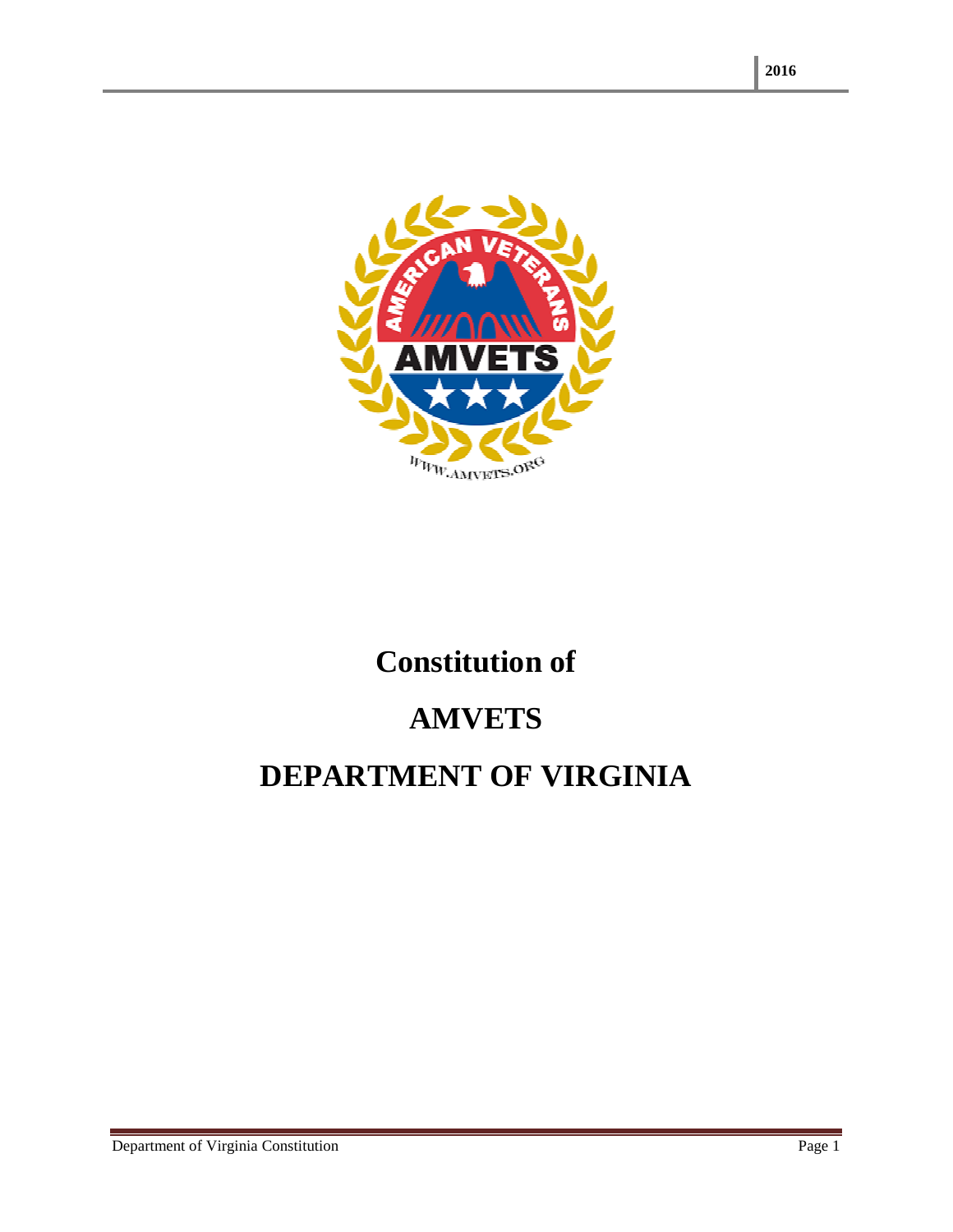### **TABLE OF CONTENTS**

| <b>Preamble</b>               |                                            | 3                       |
|-------------------------------|--------------------------------------------|-------------------------|
| <b>Article I:</b>             | <b>Name</b>                                | 3                       |
| <b>Article II:</b>            | <b>Aims</b>                                | $\overline{\mathbf{3}}$ |
| <b>Article III:</b>           | <b>Organization</b>                        | $\boldsymbol{4}$        |
| <b>Article IV:</b>            | <b>Membership</b>                          | 4                       |
| <b>Article V:</b>             | <b>Department Convention</b>               | 5                       |
| <b>Article VI:</b>            | <b>Department Executive Committee</b>      | 6                       |
|                               | <b>Article VII:</b> Discipline of Members  | 6                       |
| <b>Article VIII: Officers</b> |                                            | 7                       |
| <b>Article IX: Finance</b>    |                                            | 7                       |
| <b>Article X:</b>             | <b>Discipline of Posts</b>                 | 9                       |
| <b>Article XI: Grievances</b> |                                            | 9                       |
|                               | <b>Article XII: Amendments</b>             | 10                      |
|                               | <b>Appendix A. Amendment Proposal Form</b> | 11                      |
| <b>Certification</b>          |                                            | 12                      |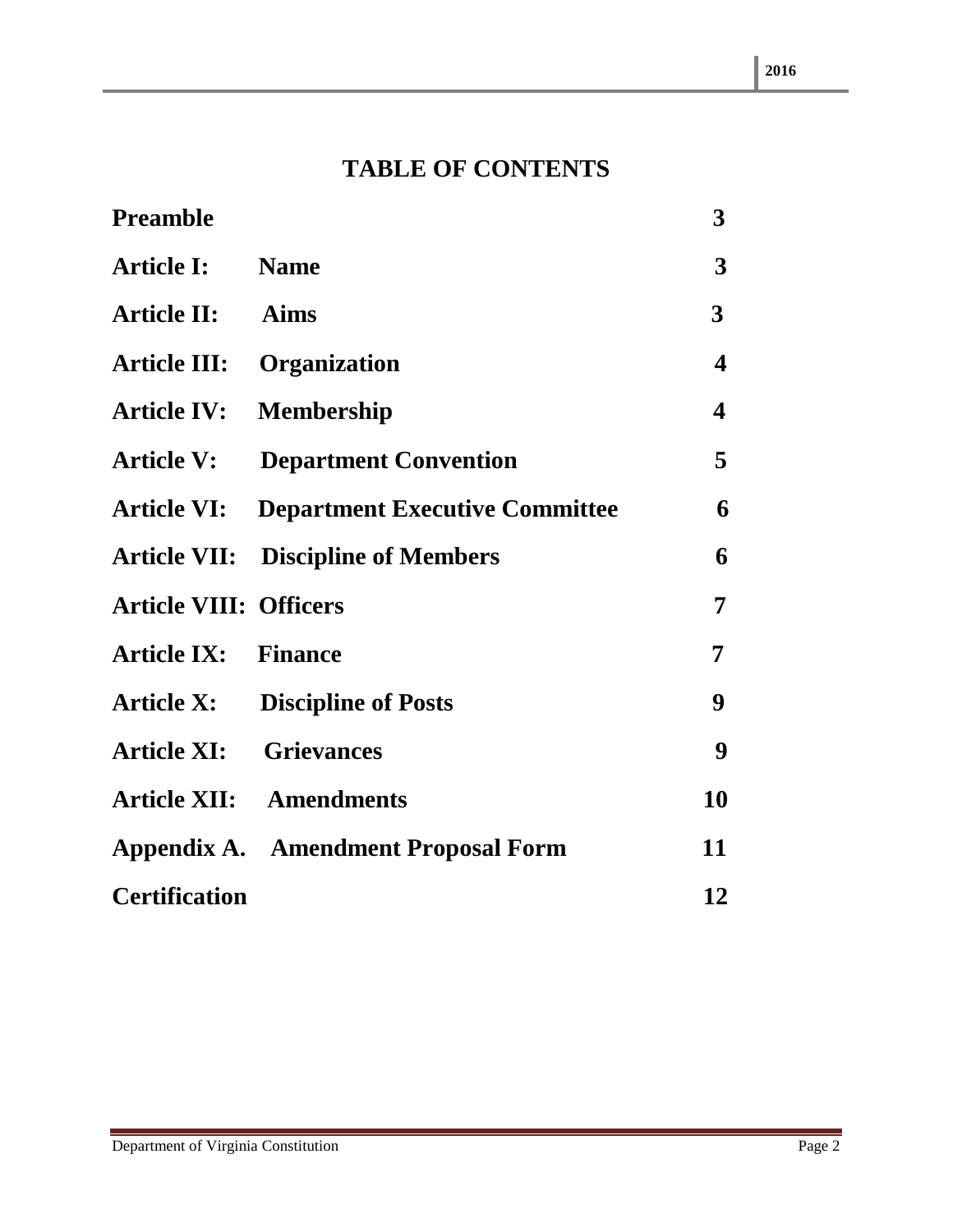#### **Preamble**

We, the American Veterans who have served or are serving in the Armed Forces of the United States during and since World War II, fully realizing our responsibility to our community, to our State, and to our Nation, associate ourselves for the following purposes: To uphold and defend the Constitution of the United States; to safeguard the principles of freedom, liberty, and justice for all; to promote the cause of peace and goodwill among nations; to maintain inviolate the freedom of our country; to preserve the fundamentals of democracy; to perpetuate the friendship and associations of these veterans, and to dedicate ourselves to the cause of mutual assistance, this by the Grace of God.

#### **Article I: Name**

The name of this organization shall be AMVETS Department of Virginia, and it shall be hereinafter referred to as Department.

#### **Article II: Aims**

The aims and purposes of this organization are as follows:

**(1)** To serve our country in peace as in war; to build and maintain the welfare of the United States of America toward lasting prosperity and peace for all its inhabitants;

**(2)** To encourage, in keeping the policies of our Government, the establishment of a concrete plan to secure permanent international peace and to assist in the maintenance of international peace;

**(3)** To inspire in our membership a sense of responsibility and to develop leadership for the preservation of our American democratic way of life;

**(4)** To help unify divergent groups in the overall interest of American democracy;

**(5)** To train our youth to become purposeful citizens in a democracy with full knowledge of the responsibilities as well as the privileges of citizenship;

**(6)** To cooperate with all duly recognized existing veterans organizations in the furtherance of the aims of the veterans who have served or are serving in the Armed Forces of the United States during and since World War II;

**(7)** To ensure the orderly return of the veteran to civilian life by protecting the rights as individuals while the service member is still in uniform;

**(8)** To expedite and assist in the rehabilitation of veterans by maintaining employment services; sponsoring educational opportunities; providing counsel on insurance, housing, recreation, personal problems, hospitalization, and veterans benefits;

**(9)** To act as a liaison agent between the veteran and the Government;

**(10)** To provide an organization to encourage fellowship among all American veterans who have served or are serving in the Armed Forces of the United States during and since World War II; and

**(11)** To keep the public forever reminded that American veterans who have served or are serving in the Armed Forces of the United States during and since World War II fought and served to preserve peace, liberty, and democracy for their Nation.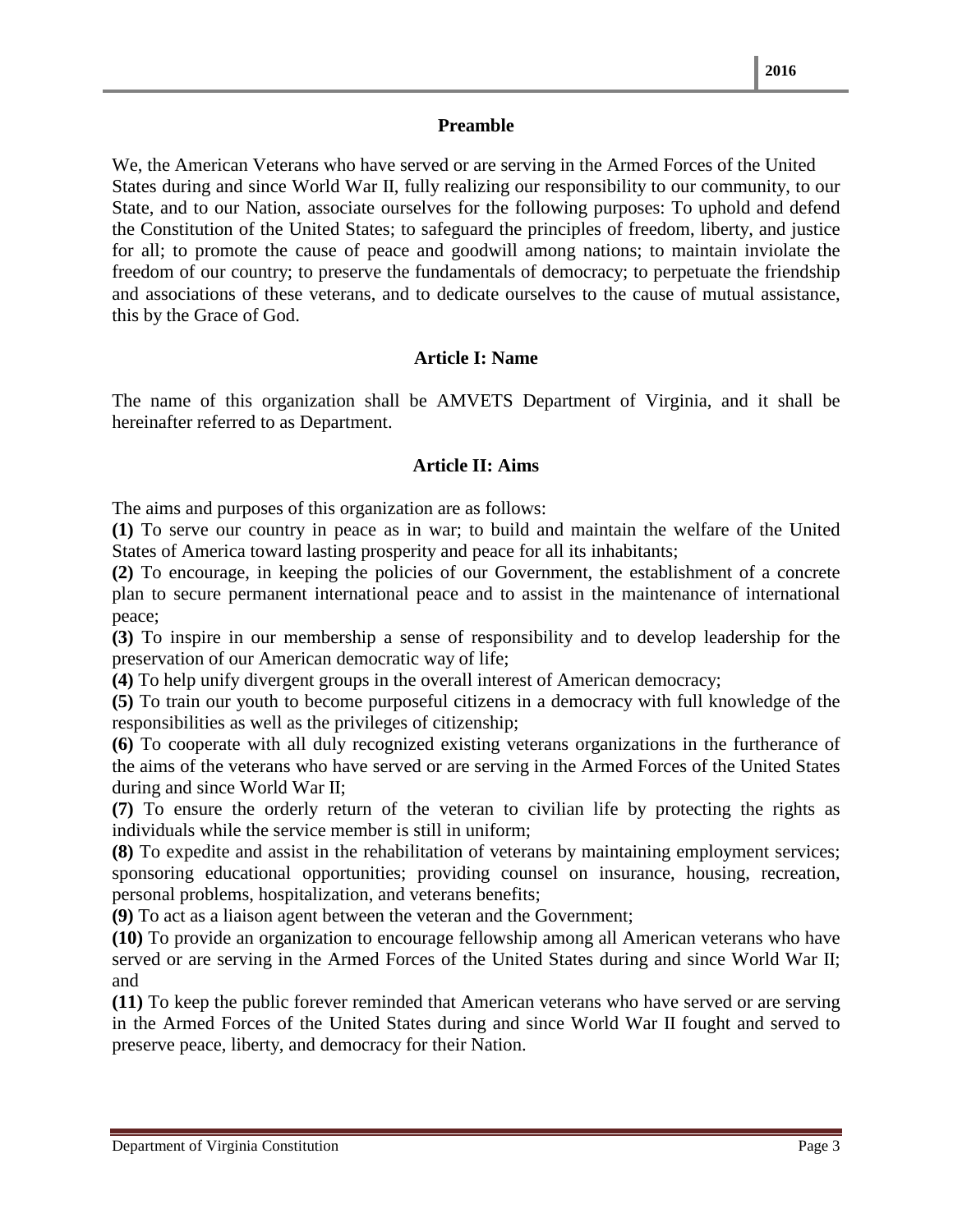#### **Article III: Organization**

**Section 1.** AMVETS shall be organized and operate as a Department using a Department Executive Committee (DEC) with a headquarters located as authorized by the DEC.

**Section 2.** The DEC shall be composed of state officers both elected and appointed. It shall be the duty of the DEC to advance the cause of AMVETS, to carry out its aims and purposes, and to provide for realization of the plans and policies established by the mandates of the Department Convention and the DEC.

**Section 3.** Local posts shall be formed, and intermediate administrative groups may be created by the DEC to function within their respective jurisdiction where such action is deemed advisable.

#### **Article IV: Membership**

**Section 1.** Any person who served or is currently serving in the Armed Forces of the United States of America at any time after September 15, 1940, is eligible for regular membership in AMVETS provided such service, when terminated by discharge or release from active duty, is by honorable discharge, honorable separation or general discharge under honorable conditions.

**Section 2.** Any American citizen, who served in the Armed Forces of an allied nation of the United States at any time after September 15, 1940 and before May 8, 1975, is eligible for regular membership in AMVETS provided such service, when terminated by discharge or release from active duty, is by honorable discharge or honorable separation.

**Section 3.** No person who is a member of, or who advocates the principles of any organization believing in or working for the overthrow of the United States Government by force and no American citizen or permanent resident alien in the United States, one of its territories, possessions or the District of Columbia who refuses to uphold and defend the Constitution of the United States, shall be privileged to become, or continue to be, a member of this organization.

**Section 4.** All United States reservists and national guardsmen who are now serving, or have been honorably discharged since September 15, 1940, are eligible for regular membership in AMVETS provided such service, when terminated by discharge or release, is by honorable discharge or separation.

**Section 5.** Honorary membership shall not be granted.

**Section 6.** No person shall be a member of more than one post at any one time.

**Section 7.** Membership year shall run from September 1 through August 31.

**Section 8.** Eligibility for membership and the rights and privileges of members shall be as provided in the Constitution and Bylaws, and the terms of membership and requirements for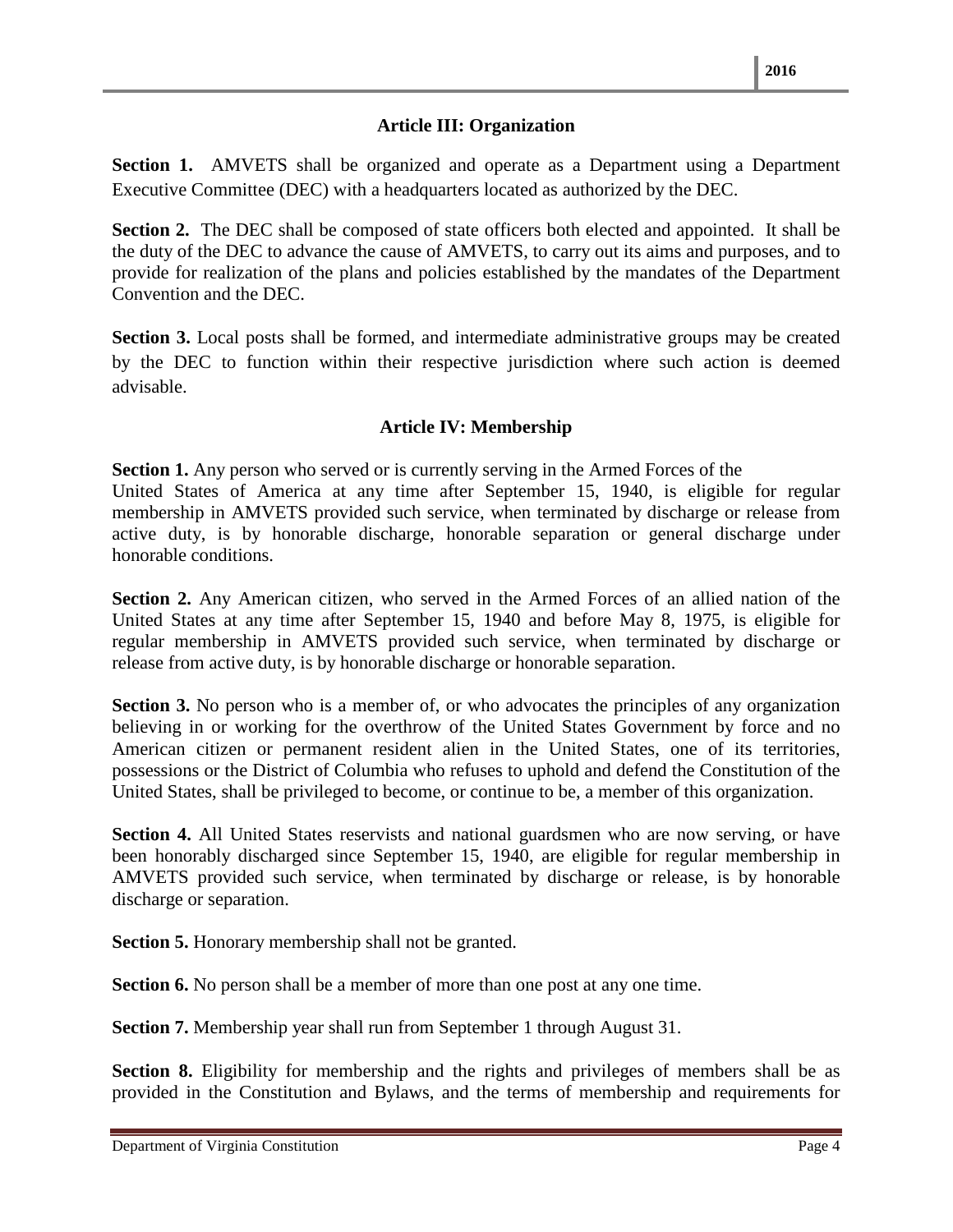holding office within AMVETS shall not be discriminatory on the basis of race, color, religion, sex or national origin.

#### **Article V: Department Convention**

**Section 1.** The DEC shall conduct its convention, to be held annually between May 15 and June 30, at which time it shall elect Department Officers and its delegates and alternates to the National Convention and its National Executive Committeeman and Alternate National Executiveman. Elected Department Officers shall assume office not later than July 15. National Executive Committeemen and Alternates shall assume office in accordance with *Article VII, Section 4, of the National Constitution*, and as prescribed in the Department Bylaws, Article IV, Section 14 and Section 15.

**Section 2.** The Department convention delegation shall be comprised as prescribed by the Department Bylaws, Article VII, Section 4 and Section 5.

**Section 3.** The Department Commander shall vote only in the case of a tie.

**Section 4.** Each delegate shall be entitled to one vote. Alternates shall have all the rights and privileges of their delegate except they shall vote only in their delegate's absence. No delegate or alternate, however, shall be seated at the Department Convention unless the individual's accounts with Department Headquarters are paid in full.

**Section 5.** No delegate of an accredited post shall be seated at the Department Convention unless the respective Post shall be paid in full in all its accounts with Department Headquarters and Department Districts. No Post delegate or alternate shall be permitted to register as such unless the delegate or alternate shall have been a member in good standing on the Department rolls for at least 30 days prior to the opening of said convention and shall possess a membership card or other satisfactory evidence identifying the delegate or alternate as a member of the post from which the individual is registering.

**Section 6.** The Department Convention quorum requirements shall be prescribed by the Department Bylaws, Article VII, Section 9.

**Section 7.** No Department Convention bids shall be received on the convention floor unless they are previously submitted to the Department Finance Committee and/or DEC, in accordance with the rules and procedures as prescribed by the Department Bylaws, Article VII, Section 11.

**Section 8.** Convention Rules Committee Chairman shall be chosen as prescribed by the Department Bylaws, Article V, Section 8.

**Section 9.** The Convention Rules Committee, after reviewing and making necessary changes, shall present to the DEC at a regular DEC meeting, for its approval, the Rules of Annual Convention following the DEC meeting at which the rules are considered. The DEC will then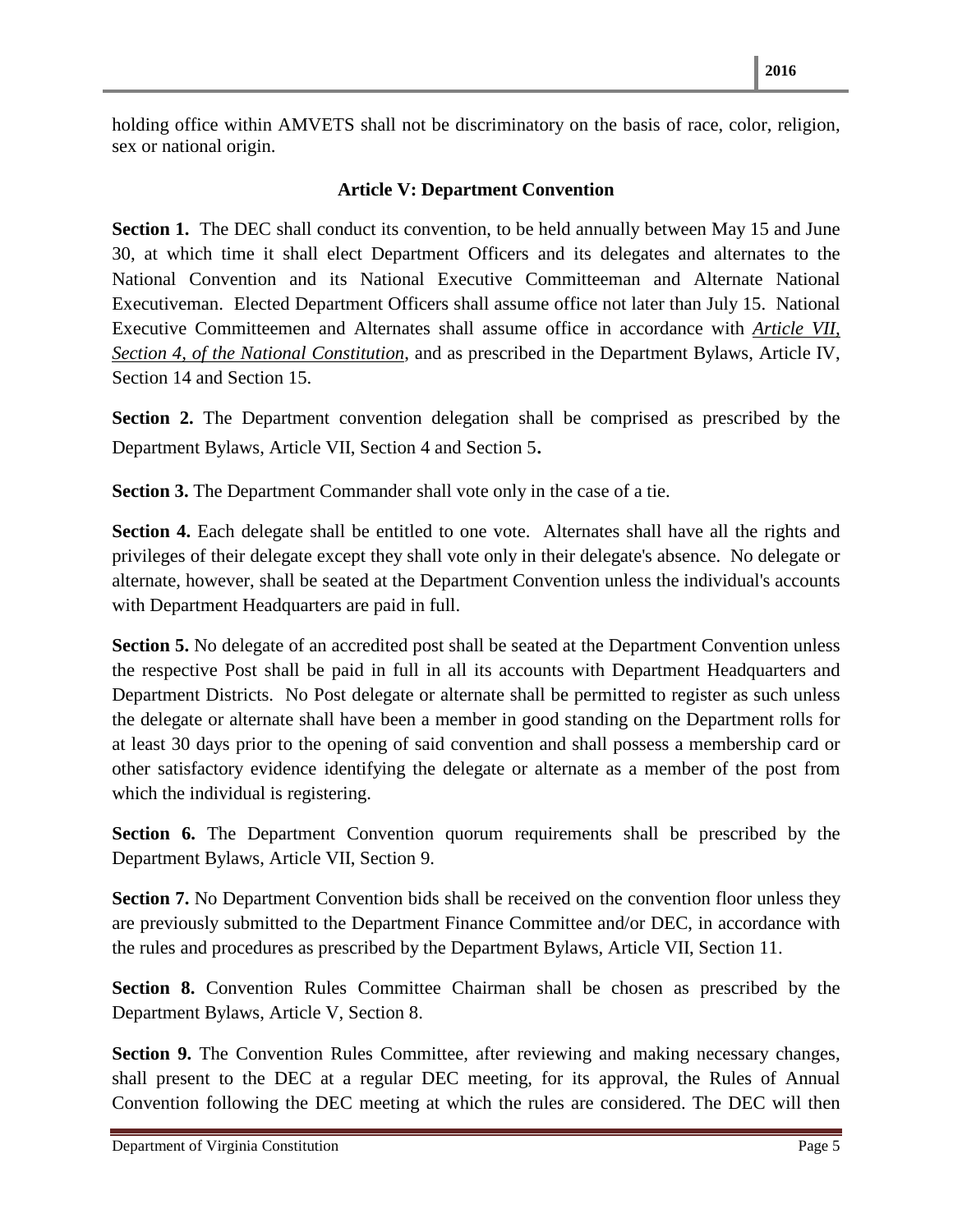circulate those rules to the posts at least 30 days prior to the Annual Convention. The Rules of the Convention may be amended by a majority vote of the delegates assembled at the Annual Department Convention.

#### **Article VI: Department Executive Committee**

**Section 1.** The Department Convention shall elect a Department Commander, a Department First Vice Commander, a Department Second Vice Commander, a Department Finance Officer, a Department National Executive Committeeman, a Department Alternate National Executive Committeeman, a Department Provost Marshal, a Department Judge Advocate, and any other officers prescribed in the Department Bylaws, Article IV, Section 3.

**Section 2.** No member shall be eligible for any Department office unless the individual is paid in full in all accounts with the Department Headquarters 30 days prior to the opening date of the Department Convention.

**Section 3.** The Department shall specify candidate eligibility certification procedures as prescribed by the Department Bylaws, Article III, Section 9. The Department Commander, with the consent and approval of the DEC, shall appoint and have the power to remove a Department Chaplain, a Department Inspector General and other such officers and committee chairmen as prescribed in the Department Bylaws, Article IV, Section 4. These appointments shall be made at the post-convention DEC meeting.

**Section 4.** All elected and appointed Department officers and the three elected Service Foundation Board Members shall be members of the DEC. The authority for officers to vote on the DEC shall be prescribed in the Department Bylaws, Article IV.

#### **Article VII: Discipline of Members**

**Section 1.** An elected officer may be removed from office only by a two-thirds vote of the DEC after written charges against such officer shall have been preferred and furnished by certified mail to the officer concerned and to the members of the DEC. A full hearing shall be held by the DEC on charges preferred against an elected Department officer. Such hearing shall be held not less than 30 days after the charges are referred and mailed.

**Section 2.** The procedure for removal from office of elected offices shall be prescribed by the DEC on recommendation of the Department Judge Advocate in accordance with the *UNIFORM CODE OF PROCEDURE FOR THE SUSPENSION OR EXPULSION OF A MEMBER (AMVETS National Bylaws, Appendix B),* and as prescribed in Department Bylaws, Article XI, Section 2.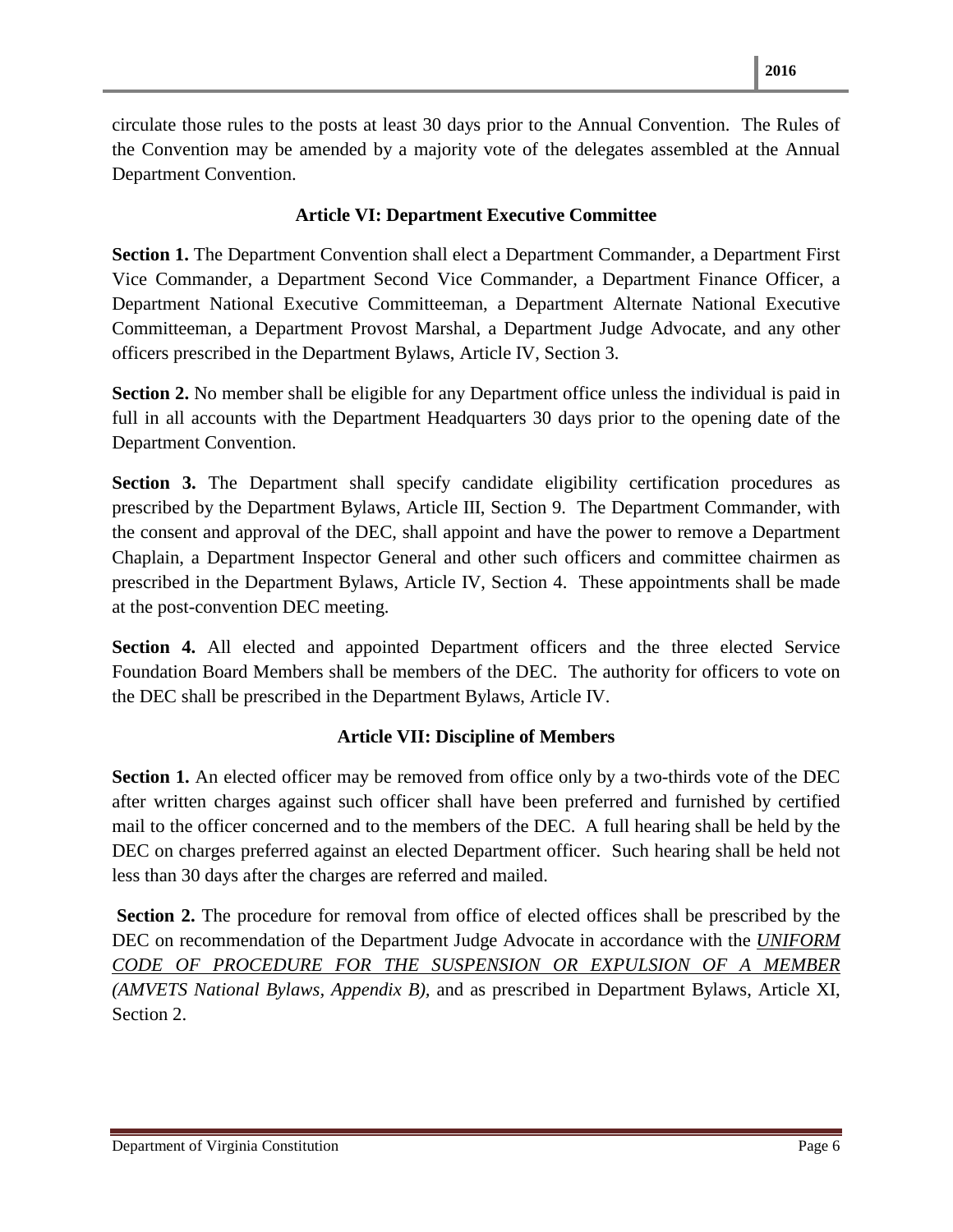#### **Article VIII: Officers**

**Section 1.** Department officers elected at a Department Convention shall be installed in office at a ceremony held at the Convention. The term of office shall be as prescribed for each officer in the Department Bylaws, Article IV.

**Section 2.** In the event of a vacancy in the office of Department Commander, the Department First Vice Commander shall succeed to that office. In the event of a vacancy in the office of the First Vice Commander, the Department Second Vice Commander shall assume the office Department First Vice Commander. Any additional Vice Commanders specified in the Department Bylaws shall similarly participate in succession.

**Section 3.** In the event of a vacancy in the office of the most Junior Vice Commander, Department Finance Officer, Department Provost Marshall or Department Judge Advocate, or any other elected officer, regardless of the reason for such vacancy, the Department Commander shall appoint an AMVET to fill the vacant office for the unexpired term. Such appointment shall be made with the approval of the DEC. The appointee shall be in compliance with all qualifications and restrictions regarding the holding of said office as set forth in any article of the constitution of the Bylaws of AMVETS, except the requirement of election. On approval of the DEC, the appointee shall assume all powers and responsibilities pertaining to the office as though elected.

**Section 4.** The administrative power between the Department Conventions shall be vested in the DEC, which shall be composed of the Department Commander, the Department First Vice Commander, the Department Second Vice Commander, the Department Third Vice Commander all other elected Department officers, Past Department Commanders and others as prescribed by the Department Bylaws, Article III, Section 3. Each of the above members shall be entitled to one vote except the Department Commander who shall vote only in the case of a tie, and except that the Past Department Commanders present shall be entitled to vote as a unit.

**Section 5.** Voting members of the DEC shall be delegates to the Department Convention, each entitled to one vote, providing their respective Posts have complied with all the provisions of the Department Bylaws, Article III, Section 8.

#### **Article IX: Finance**

**Section 1.** The management of the Department budget as approved at the Department Convention shall be under the control of the DEC, which shall delegate sufficient general and specific authority to the Department Finance Committee, to carry out the usual duties of such committee. The Department Finance Committee, with the approval of the DEC, shall have the authority to retain independent investment experts as needed for consultation in supervising any and all AMVETS funds.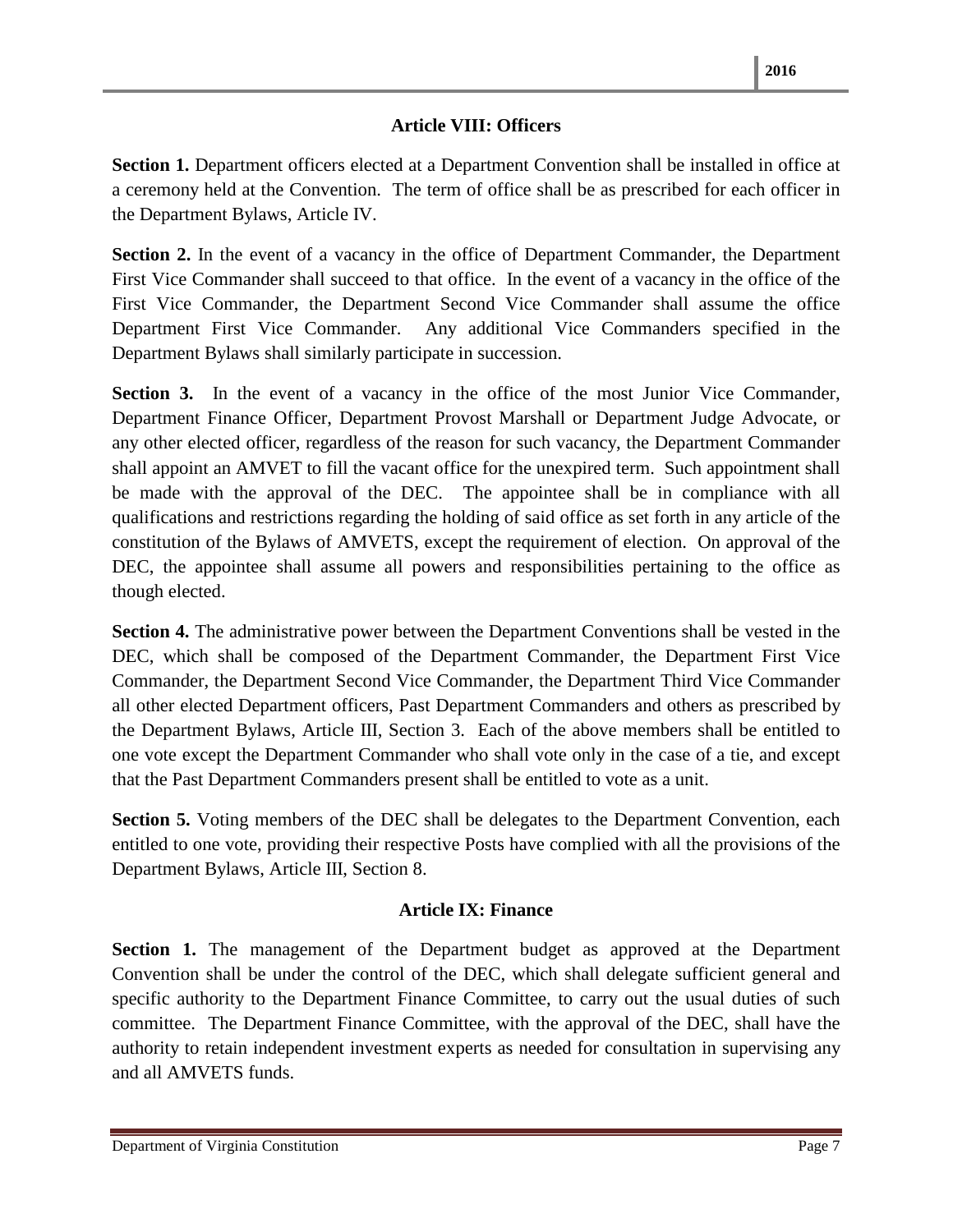**Section 2.** The Department Finance Committee shall consist of members as prescribed in the Department Bylaws, Article V, Section 3.

**Section 3.** The Finance Committee shall meet prior to each DEC meeting, or at other times as deemed necessary.

**Section 4.** The Finance Committee shall make an annual report to the Department Convention.

**Section 5.** Revenue shall be derived from the annual dues and such other sources as may be approved by the DEC.

**Section 6.** The Finance Committee shall submit a provisional budget.

**Section 7.** The following provisions shall govern the establishment and administration of the budget of the Department Headquarters:

**(a)** The Finance Committee shall have the sole fiduciary responsibility to prepare and present a budget that is fiscally sound to the Department Convention for approval.

**(b)** In determining the budget, revenue shall be based on tangible assumptions and realistic and/or proven income projections to include revenue that provides funding for the operations and programs approved by the Finance Committee, DEC and Department Conventions.

**(c)** In the full execution of approved programs within the budget, expenses shall be budgeted as realistically as possible to ensure overall spending integrity.

**(d)** A contingency budget line shall be developed solely to address unexpected expenses during the operating fiscal year and included in the budget.

Section 8. In no case shall the Department Finance Committee or any other body of the Department organization be permitted to adopt or approve a budget in which the expenses, provision for capital expenditures and provisions for debt reduction exceed the income established above. Under no circumstances, however, shall the aggregate budget as approved by the Department Convention be over-expended. Violation of any of the foregoing provisions by any person shall constitute cause for disciplinary action, including removal from office or dismissal from employment.

**Section 9.** Any person who willfully violates any provision of this section shall, in addition to any other disciplinary action taken, be personally financially liable for any amount spent that exceeds the budget appropriations unless such excess had prior approval of the Department Finance Committee. Any salary or expense money due or to become due to such person may be retained by the organization to offset all or any part of the unauthorized over-expenditure.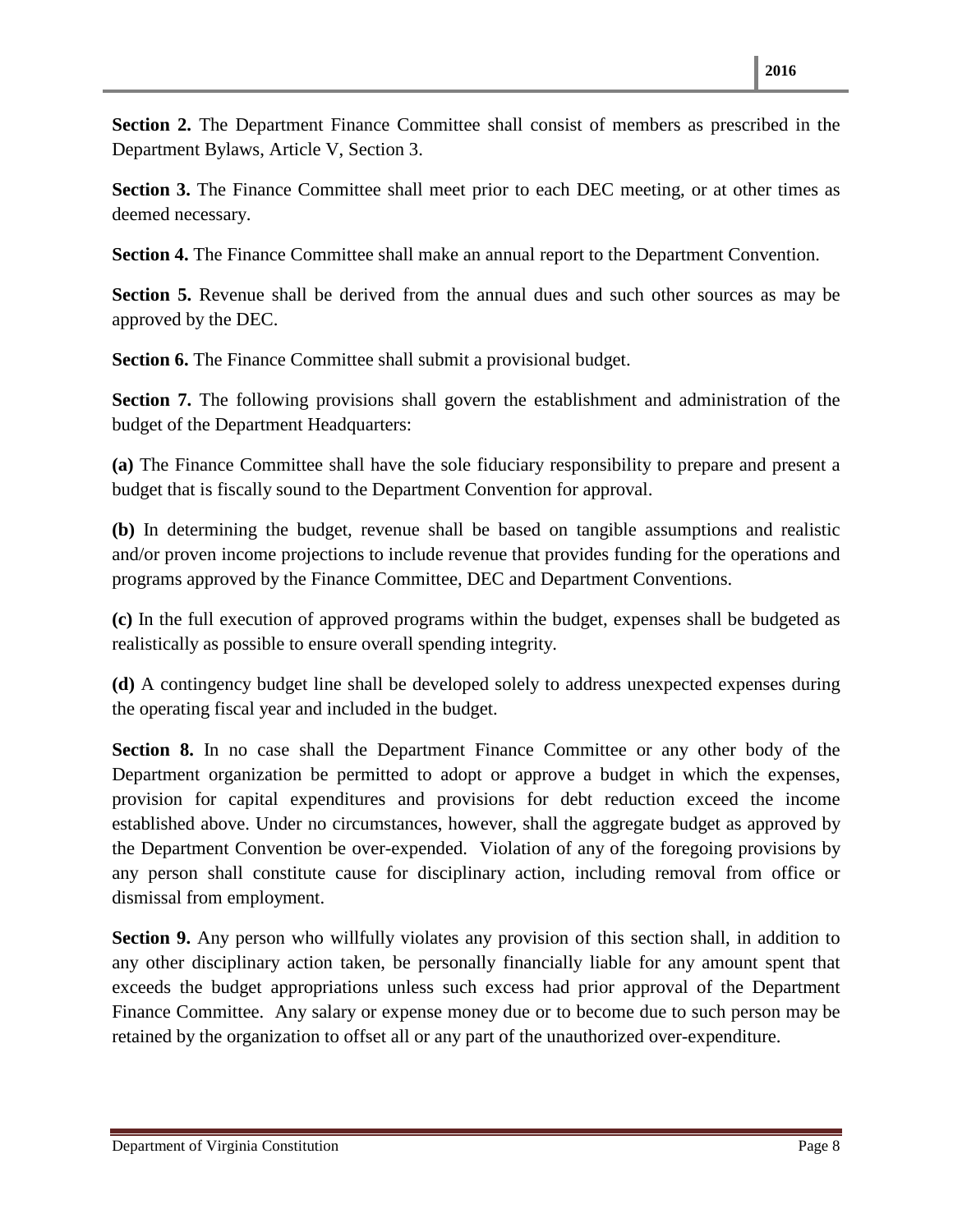**Section 10.** The Department Finance Committee shall have the power and authority to designate the depository banks or other financial institutions to receive deposits into various accounts belonging to the Department.

**Section 11.** The disbursement of funds shall require two signatures on checks as designated by the Department Bylaws, Article XV, Section 1.

**Section 12.** The fiscal year shall be as designated in the Department Bylaws, Article XV, Section 1.

**Section 13.** Any resolution emanating from a Department Convention involving the expenditure of funds or any financial commitment shall be referred to the Department Finance Committee for approval. In reviewing resolutions adopted at a Department Convention, the Department Finance Committee shall have three options: provide funding from the newly adopted Department budget; defer funding pending appropriate planning by the Department staff as part of the next fiscal year; or deny funding based on current and projected funding levels. If a resolution is denied or deferred because of a want of available funds within the meaning of Section 13 hereof, the Department Finance Committee shall report such decision to the DEC at its next meeting.

#### **Article X: Discipline of Posts**

**Section 1.** As prescribed in the Department Bylaws, Article XI, Section 1, the Department Commander, after notice, may invoke and formulate a trusteeship to take over the operation of a Post for good and sufficient reasons and for the wellbeing of the AMVETS organization.

**Section 2.** The DEC, after notice and hearing, may cancel, suspend or revoke the charter of any Post for good and sufficient cause. Procedure for any such action shall be as prescribed by *AMVETS National Bylaws, Appendix A*.

**Section 3.** In the event of the cancellation, suspension or revocation of any charter of any Post, the suspended body shall have the right of appeal to the next DEC meeting.

#### **Article XI: Grievances**

**Section 1.** From among the voting membership of the DEC, the Department Commander may appoint a DEC Grievance Committee consisting of three members to hear grievances and appeals as are provided in this constitution and bylaws and to report its findings and recommendations to the DEC.

**Section 2.** The Department Commander shall designate the chairman.

**Section 3.** Such appointees shall serve at the pleasure of the Department Commander with the advice and consent of the DEC.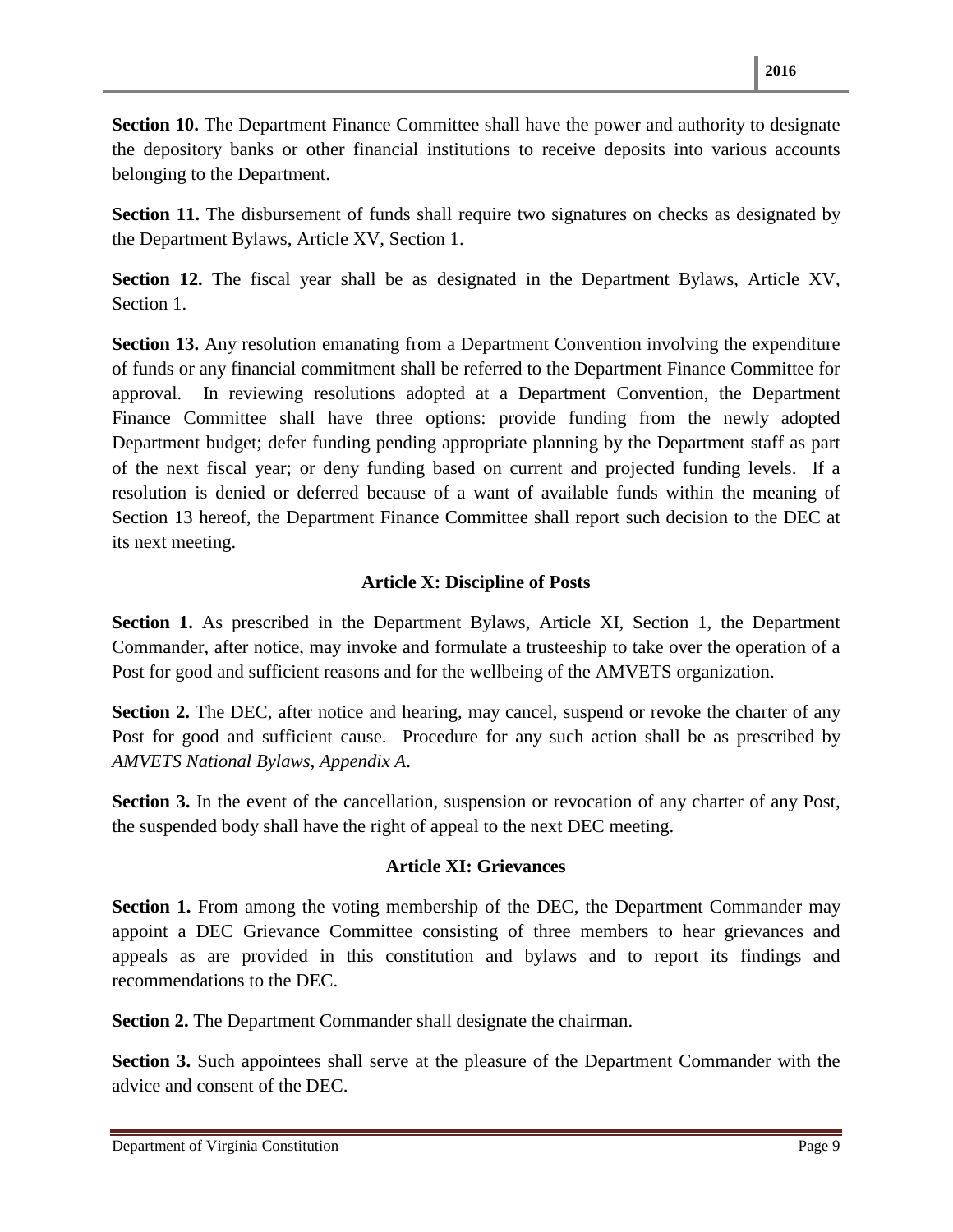**Section 4.** This committee shall function during the Department Convention, meetings of the DEC, and upon the call of the Department Commander or DEC.

**Section 5.** The Department Commander and Department Judge Advocate shall serve as exofficio members of this committee without vote.

#### **Article XII: Amendments**

**Section 1.** This Constitution may be amended by a majority vote of the delegates present at any Department of Virginia AMVETS Convention.

**Section 2.** Proposed amendments for action of the Department Convention must be submitted in writing by a member, Post, DEC or a standing Department Committee to any member of the Constitution and Bylaws Committee at least at least fifteen days prior to the opening date of the Department Convention. See Appendix A for Amendment Proposal Form.

**Section 2.** This Constitution, however, may be amended by the Department Convention without notice, by a two-thirds vote.

**Section 3.** No amendment, however, may be adopted unless the same is referred to the Constitution and Bylaws Committee, which will consider it and report on it at the Department Convention.

**Section 4.** Amendments to this Constitution shall take effect immediately upon adoption, unless otherwise specified by the adoption resolution.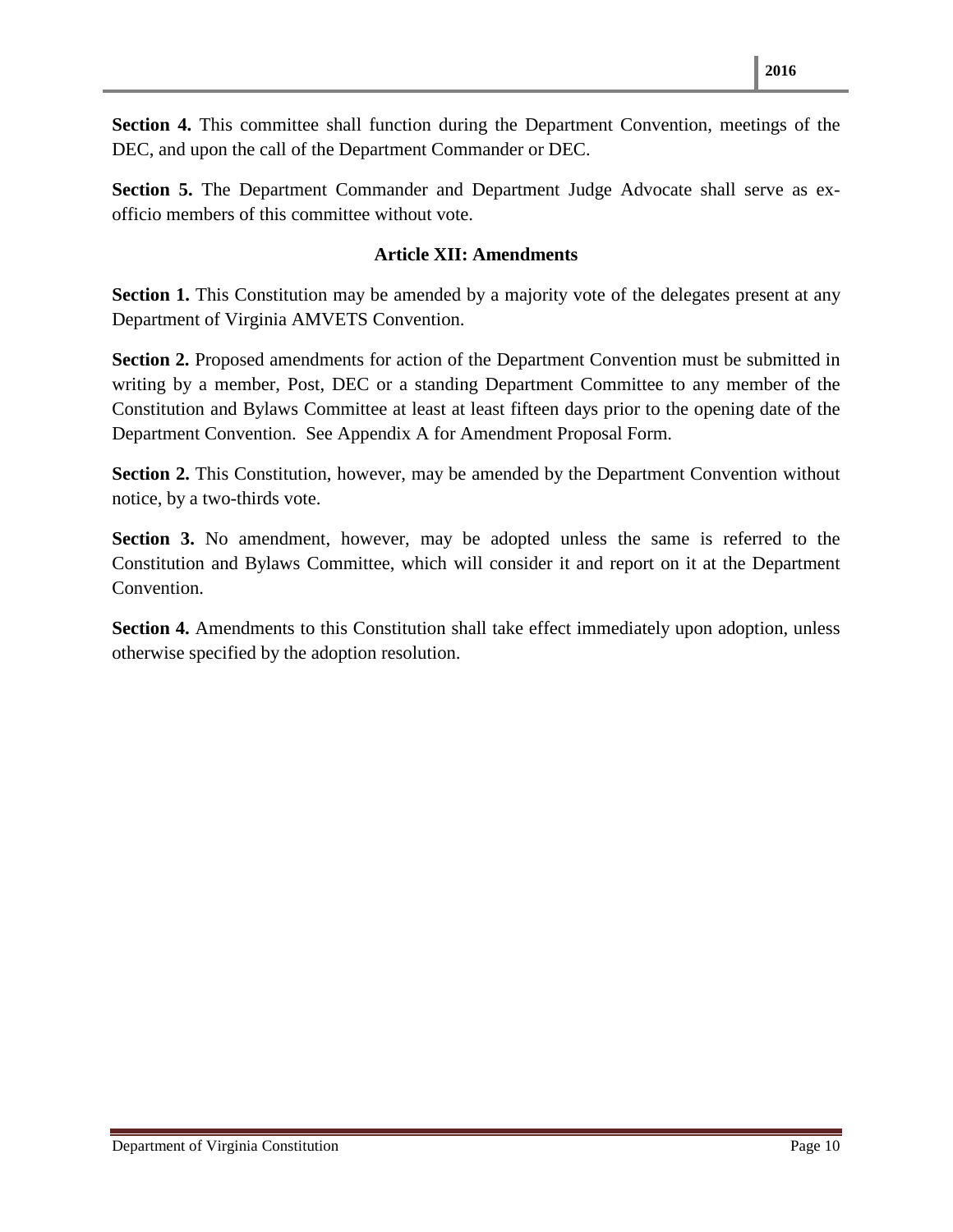#### DEPARTMENT OF VIRGINIA

|                                                                                                                        |                                                                                                                       | Date |
|------------------------------------------------------------------------------------------------------------------------|-----------------------------------------------------------------------------------------------------------------------|------|
| Request amendment to Article ______, Section _____, as follows:                                                        |                                                                                                                       |      |
| <u> 1989 - Johann John Stoff, deutscher Stoffen und der Stoffen und der Stoffen und der Stoffen und der Stoffen un</u> |                                                                                                                       |      |
|                                                                                                                        |                                                                                                                       |      |
|                                                                                                                        |                                                                                                                       |      |
|                                                                                                                        |                                                                                                                       |      |
|                                                                                                                        |                                                                                                                       |      |
|                                                                                                                        | <u> 1989 - Johann Harry Harry Harry Harry Harry Harry Harry Harry Harry Harry Harry Harry Harry Harry Harry Harry</u> |      |
| Reason for Change:                                                                                                     |                                                                                                                       |      |
|                                                                                                                        |                                                                                                                       |      |
|                                                                                                                        |                                                                                                                       |      |
|                                                                                                                        |                                                                                                                       |      |
|                                                                                                                        |                                                                                                                       |      |
|                                                                                                                        |                                                                                                                       |      |
|                                                                                                                        |                                                                                                                       |      |

Respectfully Submitted,